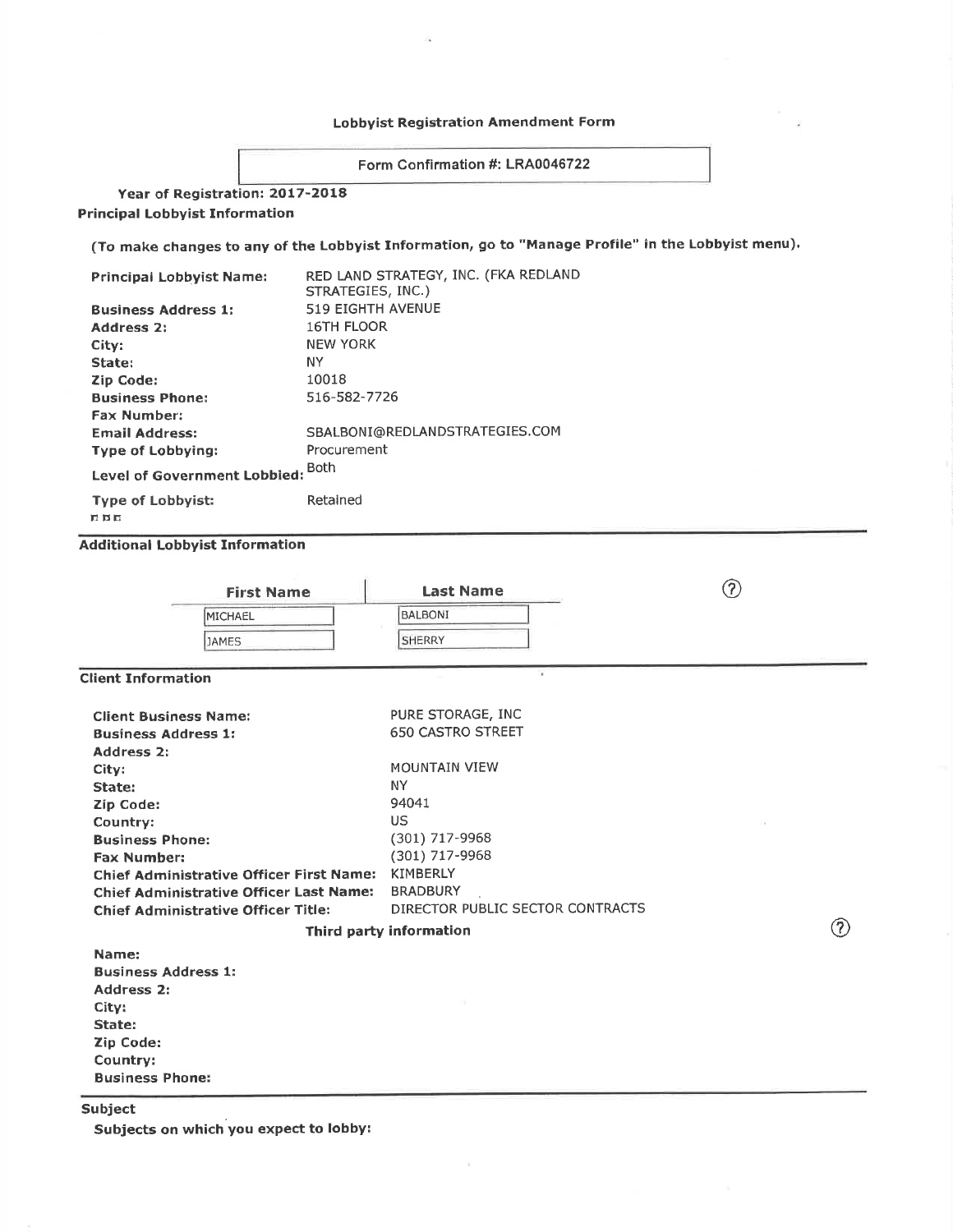#### IT PROCUREMENT OPPORTUNITIES

### Person

#### Person, State Agency, Municipality, or Legislative Body you expect to lobby:

NYS LEGISLATURE, NYS EXECUTIVE CHAMBER, OGS, NYS ITS, NYS DOB, NYC COMPTROLLER, **COUNTY OF NASSAU** 

## **Bill**

Bill, Rule, Regulation, Rate Number or brief description relative to the introduction or intended introduction of legislation or a resolution on which you lobbied:

No details were entered.

#### **Title**

Title and Identifying # of procurement contracts and documents on which you expect to lobby:

No details were entered.

**Number or Subject Matter** 

Number or Subject Matter of Executive Order of Governor/Municipality on which you expect to lobby:

No details were entered.

#### **Subject Matter**

Subject Matter of and Tribes involved in tribal-state compacts, etc on which you expect to lobby:

No details were entered.

### **Contract/Authorizations**

Check this box if contract terms have changed :

Contract / Authorization Start Date (MM/DD/YYYY) :

Contract / Authorization End Date (MM/DD/YYYY) :

| 3/8/2017   |  |
|------------|--|
| 12/31/2018 |  |

 $\Box$ 

 $\triangledown$ 

Check here if mailing:

Or

Click here to upload signed contract/authorizations:

#### Or

Choose previous uploaded and unassigned contract/authorization(s) below:

## **Amendment Original Contract**

| <b>FileName</b>                                 | <b>Description</b>  | Date                    |
|-------------------------------------------------|---------------------|-------------------------|
| <b>L3160 Pure</b><br>Storage 20170322034913.pdf | Pure Storage        | 3/21/2017 3:07:52<br>PМ |
| <b>L3160 Pure</b><br>Storage 20170623045039.pdf | Pure Storage Nassau | 6/22/2017 4:01:30<br>PМ |
|                                                 |                     |                         |

If an uploaded contract/authorization does not appear, click here to see updated list of choices: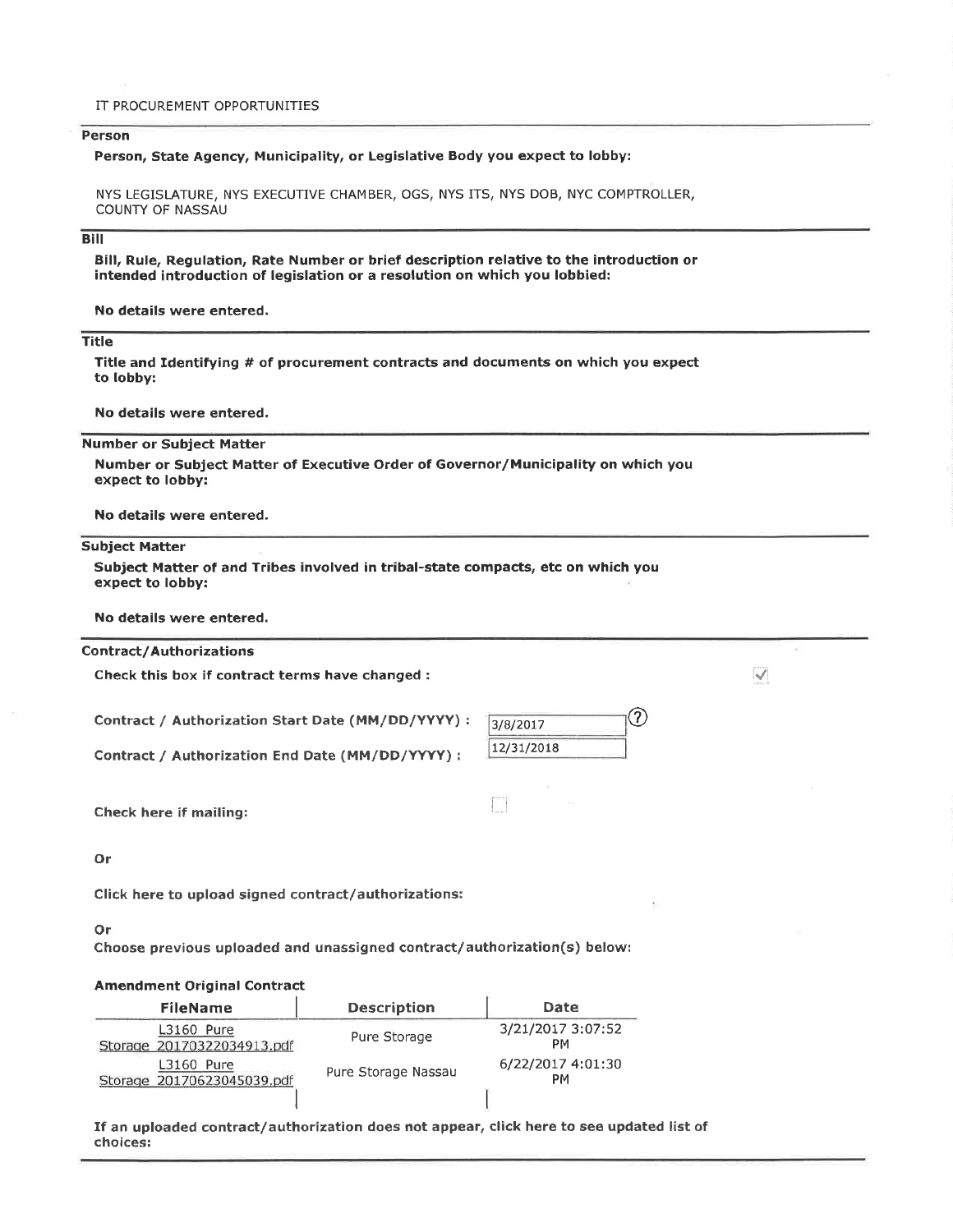# Declaration

I declare under penalty of periury that the information contained in this registration is true, correct and complete to the best of my knowledge and belief.

 $\vee$  Check box to agree with previous statement Date: 6/22/2017<br>First Name: MICHAEL Last Name: BALBONI **Comments** (Briefly explain any changes here); ADDITION OF NASSAU **COUNTY** 

Fees

In general, <u>no</u> fee is required for an Amended Statement of Registration provided a filing fee has already been paid for the biennial period. Please check one of the following if required or applicable.  $\circled{2}$ Amount i IMPORTANT : Please choose your payment carefully - Registration fees are non-refundable.

Payment Mode

Prior to final submission please verify reporting year you have selected.